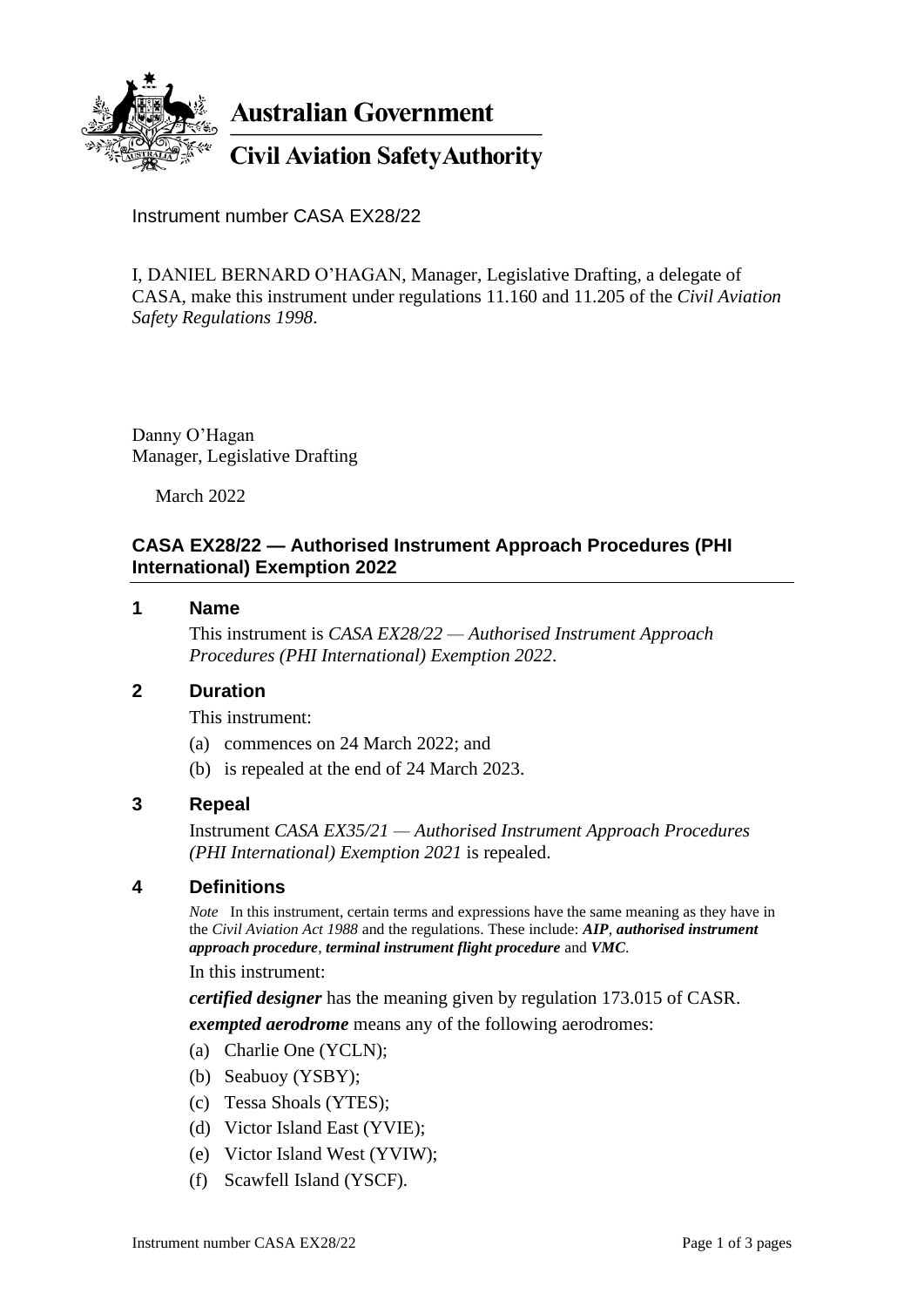*exempted procedure* means any of the following authorised instrument approach procedures as published in the AIP:

- (a) Charlie One (YCLN) RNAV-Z GNSS 062;
- (b) Charlie One (YCLN) RNAV-Y GNSS 084;
- (c) Seabuoy (YSBY) RNAV GNSS 044;
- (d) Tessa Shoals (YTES) RNAV GNSS 050;
- (e) Victor Island East (YVIE) RNP 167;
- (f) Victor Island West (YVIW) RNP 167;
- (g) Scawfell Island (YSCF) RNP 050.

*flight inspection* means a flight conducted for the purpose of verifying existing obstacles and checking for new obstacles.

*PHI International* means PHI International Australia Pty Ltd, ARN 067339.

*procedure designer*, in relation to an authorised instrument approach procedure, means the certified designer who is responsible for maintaining the procedure.

*ship's PINS operation* means a helicopter operation to and from a point in space at or near a ship at sea, conducted for the purpose of:

- (a) transporting a marine pilot to or from the ship; or
- (b) transporting a medical patient or medical personnel to or from the ship; or
- (c) a rescue operation from the ship; or
- (d) training for an operation mentioned in paragraph (a), (b) or (c).

*specified areas*, in relation to an authorised instrument approach procedure, means the areas in the vicinity of the procedure that have been identified by the procedure designer as requiring monitoring for obstacles.

# **5 Exemption**

- (1) PHI International is exempt from compliance with subregulation 139.025 (1) of CASR if it is using an exempted procedure at an exempted aerodrome for a ship's PINS operation conducted in a helicopter.
- (2) The exemption is subject to each of the conditions mentioned in Schedule 1. *Note* Subregulation 139.025 (1) of CASR prohibits the operator of an aerodrome, which would include the helideck of a marine vessel, from having a terminal instrument flight procedure for the aerodrome if the operator does not hold an aerodrome certificate for the aerodrome, and if the terminal instrument flight procedure is not only for use in a specialised helicopter operation.

# **Schedule 1 Conditions**

- 1 PHI International must include the following in its operations manual:
	- (a) procedures to monitor obstacles in the specified areas that are critical to an exempted procedure;
	- (b) instructions to a pilot conducting an approach to an exempted aerodrome to be particularly vigilant in ensuring safe separation from aircraft conducting approach procedures into Mackay (YBMK) or Gladstone (YGLA);
	- (c) a caution explaining that the Victor Island East and Victor Island West approach procedures are overlaid by approach procedures into Mackay (YBMK).